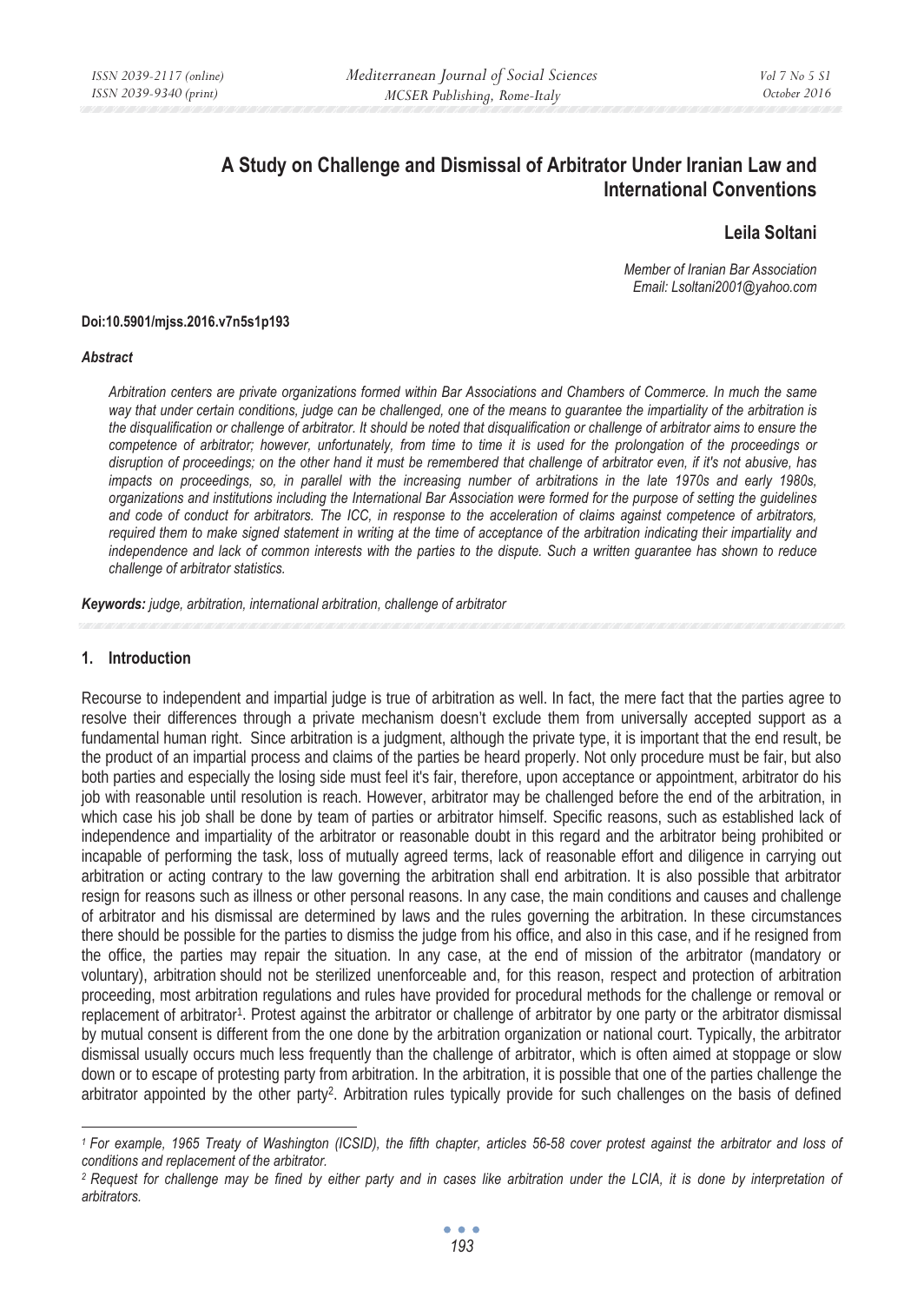| ISSN 2039-2117 (online) | Mediterranean Journal of Social Sciences | $Vol 7$ No 5 S1 |
|-------------------------|------------------------------------------|-----------------|
| ISSN 2039-9340 (print)  | MCSER Publishing, Rome-Italy             | October 2016    |

arguments and proof; for example, they provide that if certain circumstances exist that create reasonable doubt about the impartiality or independence of arbitrator, they may be challenged and urged to disclose the same. In general, the methods of resolving measures can be divided into two main groups: one is judicial proceedings in courts which by its very nature is contentious procedure; the second is based on the mutual consent of the parties. The second group consists of conciliation arbitration, referring to the experts, mediation and fact finding, with the common feature of all of them being agreement and consent of the parties involved, which in fact constitutes the basis of the authority and legitimacy of the relevant investigating authority. This feature is one of the most important differences between amicable procedures and the judicial processes.

## **2. Concepts and Theoretical Foundations**

#### *2.1 Mediation & conciliation*

Mediation of disputes occurs in a friendly and cooperative and consultation and with a view to resolving the dispute and mediation suggests a suitable solution with regard to the conflict and opinions and after evaluating possible solutions and the rights and interests of both parties3. Canadian lawyers consider conciliation as a method to resolve a dispute in which the parties are not in the same room and in which mediator contacts each party separately and uses the so-called "shuttle mediation" while in mediation the parties negotiate face to face with each other4.

### *2.2 Arbitration*

Arbitration is the most commonly used ADR method and the nearest judicial and official methods of dispute resolution5. "Arbitration is a technique aimed at resolving an issue related to relations between two or more persons by one or more other person in the name of the arbitrator or arbitrators, who gain their powers through a private contract, and based on such contract, they make judgment, without government having entrusted such task to them.<sup>6"</sup>

#### *2.2.1 Independence of Arbitrator:*

Independence of arbitrator means that the arbitrator or arbitrators have no link (or relative by marriage) and common interest and conflict of interest with any of the parties. In assessing the independence of arbitrators in arbitration, objective criteria are used.

## *2.2.2 Impartiality of arbitrator:*

Impartiality relates to the arbitrator's mental status. The impartiality refers to the mental condition of arbitrator, which leads him to be biased negatively or positively to one of parties of dispute. Unlike the case of independence of arbitrator, subjective criteria are used here. Importance of arbitration in resolving disputes has formed today, in addition to natural persons, union of capitals, corporations and large enterprises (legal entities), which sometimes extend the scope of their activities regardless of the nationality to the territory of several countries and even globally, and contributed to number and complexity of disputes. Besides trade is no longer traditional and commercial relations have formed in order to facilitate and speed up competition<sup>7</sup>. With increasing conflicts, settlement of them through the state judicial system, i.e., the state courts and judges chosen by the state, not only imposes costs on states but also results in congestion and accumulation of cases in the courts, which leads to discontent of parties to disputes because of the consequences that will follow. Also because of the special nature of relations, particularly in trade disputes, and commercial disputes, the parties to the disputes are reluctant to refer to state courts to resolve their disputes because they want their dispute to be resolved quickly and if possible at a lower cost and by judges who specialize in a matter of dispute and through secret and non-[public settlement<sup>8</sup>. Sometimes labor relations and future relationships require parties to resolve conflict in a

*<sup>3</sup> vam houtte, hans, op.cit.,p 385*.

*<sup>4</sup> Jarrosson charles, Lantion darbitrage, Tomecxcvlll,paris,1987.p179*.

*<sup>5</sup> http://www.nadv.co.uk/background/what. Php* 

<sup>&</sup>lt;sup>6</sup> Rene David, the concept and role of arbitration in international business, translated by Dr. Seyed Hussain Safai, first edition, 1996, p 82<br><sup>7</sup> Moezy Amir, Ahmad, international arbitration in commercial disputes, Tehra

*<sup>8</sup> vam Houtte, Hans, the Law of international trade, second edition, London,2002,p385.*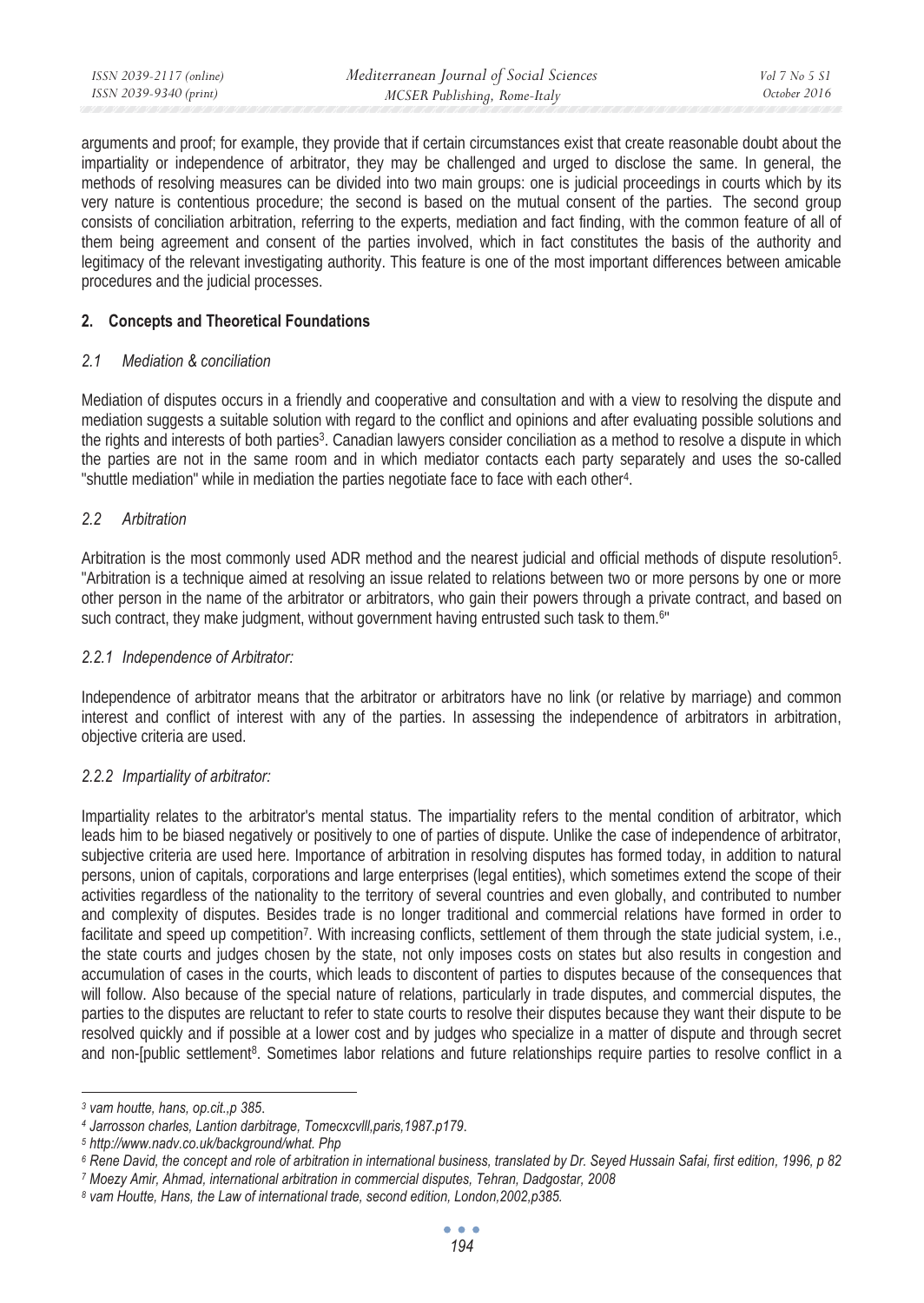| ISSN 2039-9340 (print)<br>MCSER Publishing, Rome-Italy | October 2016 |
|--------------------------------------------------------|--------------|

friendly and cooperative environment and by mutual understanding (such as disputes between neighbors, spouses, workers and employers, especially between merchants) and diversity and flexibility of non-judicial means of dispute settlement makes it possible for such parties while resolving such dispute in the courts damages working relationships and leaves the parties in a state of conflict. The above factors and numerous other privileges have caused people to increasingly tend to resolve their differences through ways other than official and state practices of conflict resolution and measures be taken to promote and identify non-judicial means of dispute settlement and make the most of such methods by the parties. Various institutions and organizations engaged in ADR have been established and domestic laws have been modified in order to facilitate more use of ADR or appropriate legislation is passed in this regard, and at the international level, conventions and model rules have been approved for the integration of domestic laws in the field of ADR and facilitate the implementation of decision issued<sup>9</sup>, which reveals the importance or non-judicial dispute resolution through alternative methods of dispute settlement.

#### *2.2.3 Various types of arbitration*

Referring of dispute to arbitration (like other ADR procedures) is done on the basis of mutual consent<sup>10</sup> and the authority of the arbitrator in fact comes from mutually agreed contract<sup>11</sup>. The arbitration proceedings and the execution of the arbitral award is primarily based on consensus and the will of the parties and the law governing the arbitration agreement is the law governing the nature of the dispute and the law governing the procedure is in the first place, the law on which the parties have agreed<sup>12</sup>. Unlike traditional arbitration that was rather common among people<sup>13</sup> who lived together or were supposed to maintain good relations, although maintaining friendly relations is considered in new arbitration, in most cases the main objective the parties seek from the inclusion of reference to the arbitration clause in the contract is denying the jurisdiction of courts of Justice. Now the effort is made to ensure that in cases of referring of dispute to arbitration, jurisdiction of the courts is limited as much as possible and arbitration laws of different countries have taken steps in this direction<sup>14</sup>. Arbitration is divided into ad hoc arbitration or institutional arbitration. And the role of various institutions specializing in arbitration and having rules specific to arbitration proceedings becomes increasingly more prominent15. In terms of the powers of the arbitrator in arbitration, arbitration is divided into arbitration based on law and arbitration ex aequo et bono or in general composition amiable. However, it is principal basis is that arbitrator decides in accordance with law and he can just violate law and decide ex aequo et bono or in form of composition amiable only if the parties have expressly given such a power to him<sup>16</sup>.

## *2.3 Purpose of the right to challenge of arbitrator:*

The aim of bring a dispute to judge or arbitrator is to resolve the dispute so that the rights of the parties would be ensured. In this respect there is no difference between the trial court and arbitration; basically, judgments and arbitration are two institutions for settling disputes between parties to a claim in an impartial and fair manner. Although the judiciary and arbitration seems to be different in appearance and it is said that the judicial authority derives its authority from the law while the authority of the arbitration comes from mutual agreement, that is, the judgment has a forced nature while arbitration in in the nature of administration, it can be said that since the arbitration is agreed under the rule of law and its validity is so essentially based law and on the other hand, the law also relies on the principle of the administration of the nation and it is from it that it derives its authority, so judgment and arbitration do not differ in terms of validity and jurisdiction and in judgment and the judiciary, authority is directly derived from the law while in arbitration, with arbitration authority's jurisdiction is indirectly (by way of agreement) derived from the law. Thus, as Judiciary and arbitration are both based the will of the people, they should respect the rights of people and one of these is the right to bring suit to an impartial authority. According to the above, recourse to an independent and impartial authority is one of human rights and paragraph 1 of Article 14 of the Universal Declaration of Human Rights and the International Covenant on Civil and

*<sup>9</sup> David tene, larbitrage dams le commerce http://www.org/adr.html . International,3ed, paris, 1982,p.199* 

*<sup>10</sup> Safaei, S.H., a few words about innovation and inadequacy of International Commercial Arbitration Law, Faculty of Law and Political Science Journal, No. 40, Summer 1998, p. 22.* 

<sup>&</sup>lt;sup>11</sup> Redfern alan and Hunter martin , Law and practice of international commercial arbitration, second edition, London . 1991, p58<br><sup>12</sup> Rene David, the concept and role of arbitration in international business, p 81.<br><sup>13</sup>

*<sup>14</sup> houtte, hansvan, op-cit.,p393* 

*<sup>15</sup> Seyed Hussain Safaei, ibid, p. 24.* 

*<sup>16</sup> david, reme, opcit.,p 21.*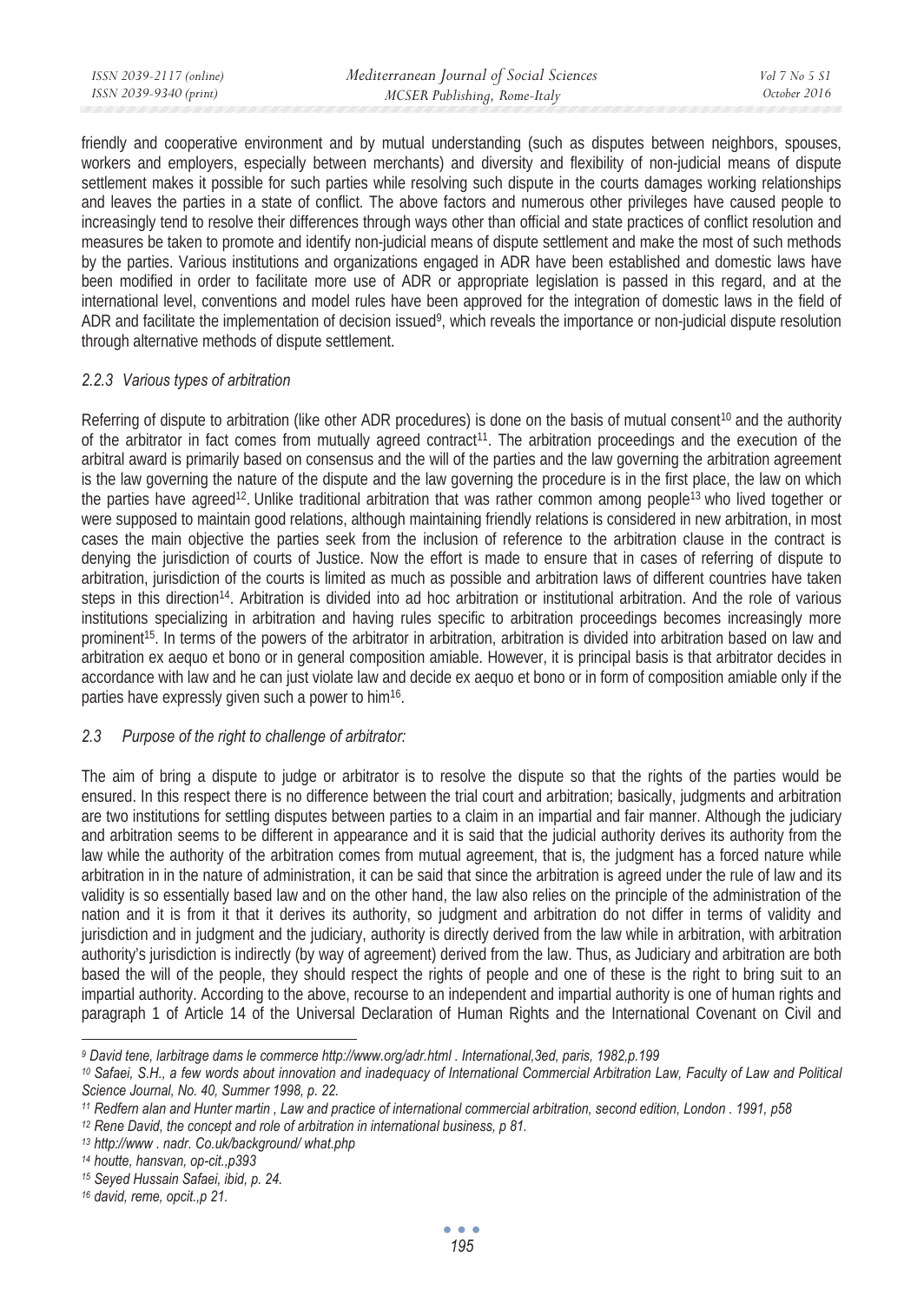| ISSN 2039-2117 (online) | Mediterranean Journal of Social Sciences | Vol 7 No 5 S1 |
|-------------------------|------------------------------------------|---------------|
| ISSN 2039-9340 (print)  | MCSER Publishing, Rome-Italy             | October 2016  |
|                         |                                          |               |

Political Rights refer to it. It should be noted that the Universal Declaration of Human Rights, as its title suggests, is declaratory and it should not be imagined that the said rights have been established after the declaration of human rights only and didn't exist before then. Thus, impartiality and independence of investigating authority are essential and as human rights violation of which is not allowed<sup>17</sup>.

### *2.4 The right to challenge in arbitration*

For good performance of arbitration, the parties must ensure that their differences will be addressed at a neutral authority, and for this purpose, procedures and practices are required within the arbitration system or at the court for the conclusion of the challenge of judge or arbitrator in a particular case<sup>18</sup>. In some countries, the challenge is deemed related to public order, and lack of attention to this is held as reasons for non-recognition and enforcement of arbitral award. Since the arbitration of arbitrators who are not eligible has been dismissed by resorting to challenge of the arbitration process, or at least, resorting to challenge leads to resolution of doubt and distrust of raiser of challenge with regard to the arbitrator. Finally, if arbitrators trusted by parties render the decision, in enforcement stage, decision is more readily enforceable but if decision is rendered by arbitrator or arbitrators who are not trusted, it will not be so. In the challenge, the mission of challenge is primarily providing a sound hearing and ultimately facilitating enforcement of arbitral award and helping commerce and arbitration.

### *2.5 Standards and procedures of challenge of arbitrators*

As noted above, arbitral tribunal must not only act fairly, but also both parties must feel it. When speaking of the standards the arbitrators must meet, we generally refer to the words "independence" and "neutrality" and "capability and competence". For example, Article 7(1) of the rules of arbitration of the International Chamber of Commerce provides that: Arbitrator must be "independent" from the parties to arbitration and during the arbitration, he should remain independent. And in accordance with paragraph (2) of Article 5 of the arbitration rules of LCIA, the apparent lack of such characteristics can be a reason for objecting to the jurisdiction of arbitrators under Article 57 of the Convention. Since each member state can choose four people to join a permanent branch of arbitrations, the purpose of this feature is equalization of quality of arbitrators, who are proposed by member states. Although the apparent lack of such properties can be ground for challenge of the arbitrators, they are not just abstract concepts that are unenforceable, but are tools in the hands of the parties, to ensure a series of qualitative standards aimed at ensuring functionality at arbitral tribunal to investigate the cases.

A. Independence

It was said that independence is an objective thematic standard to evaluate whether the arbitrator has the competence to do his job or not. At the same time as the independent standard is not as dogmatic and predetermined as it seems it is. Generally, it is expected that arbitrators be independent of the parties' lawyers. So if an arbitrator had worked in an attorney's office, in which the lawyer for one of the parties has also been employed, this can be considered the basis for challenge of the latter<sup>19</sup>. Most of the times, persons who may act as a lawyer for one of the parties may be well familiar with each other or be friend of one or more of the arbitrators of arbitral tribunal. But generally, this by itself is not a basis to challenge an arbitrator. However, if these two persons attend an arbitration together either as lawyer or arbitrator, this could be the reason that they appointed each other on a regular basis and therefore can no longer be considered independent20.

B. Impartiality

As said earlier, the arbitrator's impartiality is related to his mental tendencies to the parties or the dispute. The impartiality involves the interference of arbitrator's state of mind with the arbitration, therefore it is referred to as "subjective" standard.

C. Capability & Competence In addition to the above two factors, there are other objective reasons for the challenge of arbitrators, which

*<sup>17</sup> Useful information on arbitration can be found in the US Arbitration Association, including:* 

<sup>-</sup> The arbitration journal, a quarterly containing papers and federal and state opinions regarding the arbitration.<br><sup>18</sup> Topman, M, Challenge and disqualification of arbitrators: Translated by Dr. Mirfakhraei, the Journal o version of a presentation at the American Branch of the Int'l Law Associationes Int'l Law Weekend in New York, on Novamber  $\frac{1}{1}$ <sup>9</sup> / *at the panel entitled (the New Dynamics Self- Determination), cited on: (www. Tamilnation. org).*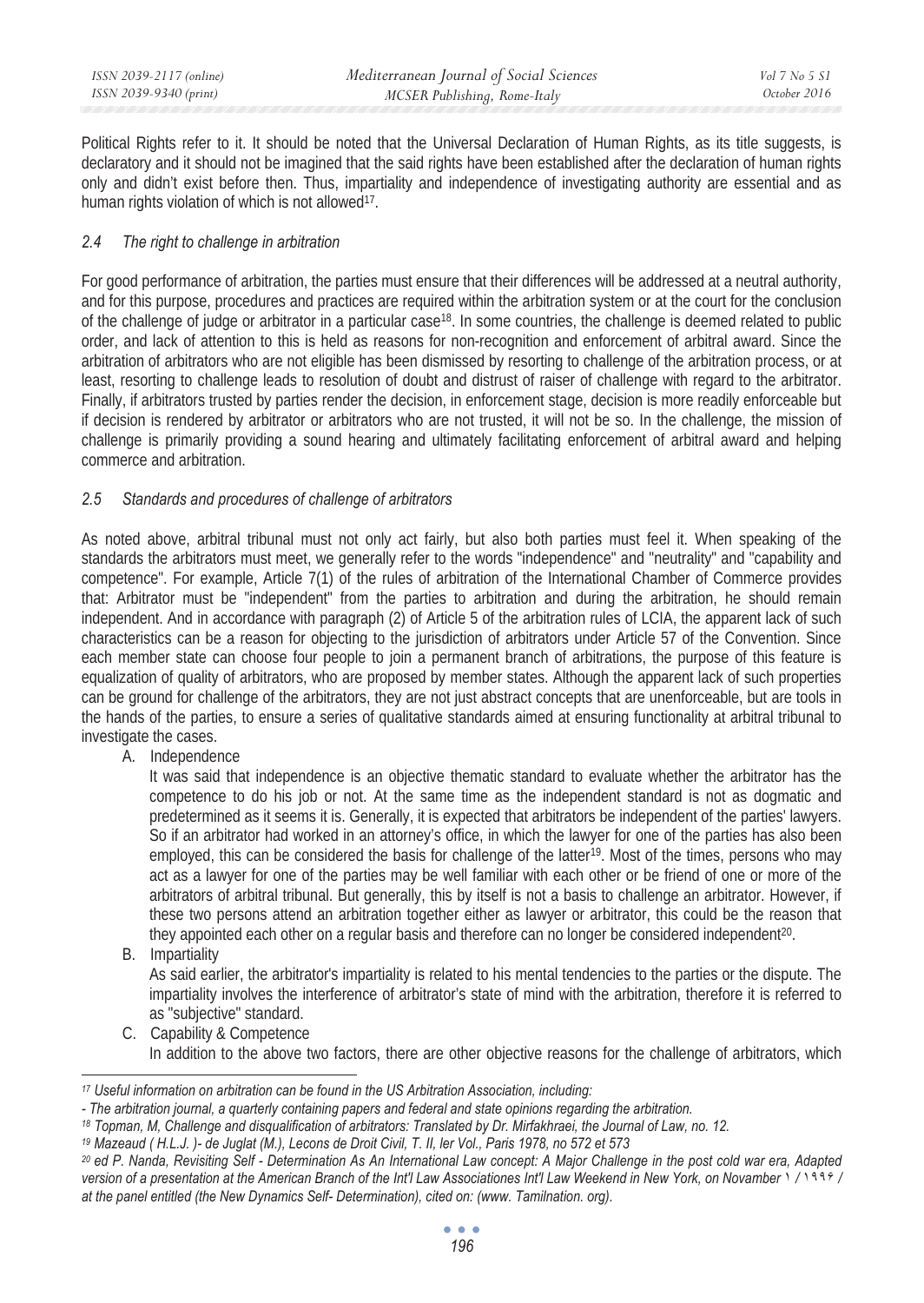are not related to the relationship of the parties or their interests in subject of dispute. This is the case when the arbitrator is ineligible in terms of conditions agreed by the parties to the arbitration; if an arbitration clause provides that all arbitrators should be engineer but a party appoints a lawyer without any engineering background, in this case, the other party may invoke it as a reason for objection to such appointment. The appointment of the arbitrator that has violated the terms of the contract not only leads the challenge of arbitrator, but it can also lead to the annulment of the decision or its non-performance, and the reason for this is that arbitral tribunal has not been formed in accordance with the wishes of the parties $21$ . On the other hand, if the parties have not determined a person with particular features or certain conditions, the appointment of arbitrators will be valid even if arbitrators selected lack skills and conditions, which seems unnecessary but very useful to investigate the matter. For example, in addition to the arbitrator's capability of reading and writing the language of the arbitration, it is also useful for him to be able to understand it, but his inability to do so doesn't justify challenge necessarily. The balance must be established in this case between the right of a party to select his arbitrator and the effectiveness of selection of an arbitrator that possess essential language skills. ICSID's position in this regard is particularly interesting; the Convention mentions in Article 14 that characteristics and requirements for persons appointed by as arbitrators by member governments to participate in the ICSID branch are: people with high moral virtues and competent in the legal, commercial, industrial or financial areas and capable of making decisions independently. With regard to persons in arbitration branches, competence in legal areas is very important<sup>22</sup>.

Also, the right to an independent and impartial court is not only emphasized on the documents relating to arbitration but also can be found in transactions human rights. For example, the provisions of Article 10 of the Universal Declaration of Human Rights reads: Everyone has the right to participate in decisions relating to their rights and obligations or in case of any criminal charge against him, to fully fair and public hearing in independent and impartial court. The right to an independent and impartial judge is not limited to the judges of courts of justice and in arbitration also the parties have the right to the arbitrator or arbitrators who shall be independent and impartial in resolution of their dispute and because the parties have agreed that the issue be settled through a private mechanism – arbitration – it does not mean that the parties have waived the right that is a globally recognized fundamental human right23. It is not merely of some importance but is of fundamental importance that justice should not only be done, but should man if style and undoubtedly be seen to be done lord He wart, laid.

## *2.6 Arbitration rules of the International Chamber of Commerce (ICC)*

The principle of independence of the arbitration clause and the arbitration authority competence to decide on its competence even in case of the invalidity of the original contract has been accepted in paragraph 4 of article 6 of the rules of arbitration of ICC24. According to the article: "except in cases where the parties have agreed otherwise, the mere claim that the original contract is void or invalid or does not exist doesn't cause cessation of the competence of arbitration authority, provided that the arbitration authority establishes validity of the agreement. Competence of arbitration authority to decide on the rights of the parties and taking the proceedings to deal with the claim and objections of the parties shall remain valid even if the original contract is void or does not exist."25

### *2.6.1 International arbitration procedure*

International arbitration law and procedure have accepted the independence of arbitration clause and in books on international arbitration, including the famous book of Messrs Kerry, Park and Paulson about the arbitration of International Chamber of Commerce (ICC), extensive discussion of this is provided<sup>26</sup>. There are many opinions on international arbitration that have accepted the arbitration independence clause.

<sup>&</sup>lt;sup>21</sup> Mirzaei, A.R., Rules of arbitration from the perspective of comparative law, Tehran, Jangal-Javdaneh, 2008.<br><sup>22</sup> Christopher Koch, Alireza Ebrahim Gol (Translator), Standards of challenge of arbitrators.<br><sup>23</sup> Christop *P.325.* 

*<sup>24</sup> He isnot mercly of some importance but is of fundamental importance that justice should not only be done, but should man if style and undoubtedly be seen to be done lord He wart, laid.* 

<sup>&</sup>lt;sup>25</sup> Mohebi, M, Arbitration of the International Chamber of Commerce, The Iranian Committee Press, ICC. 2001.<br><sup>26</sup> Craig, Park and Paulsson, International Chamber of Commerce Arbitration, ICC Publication, 1990.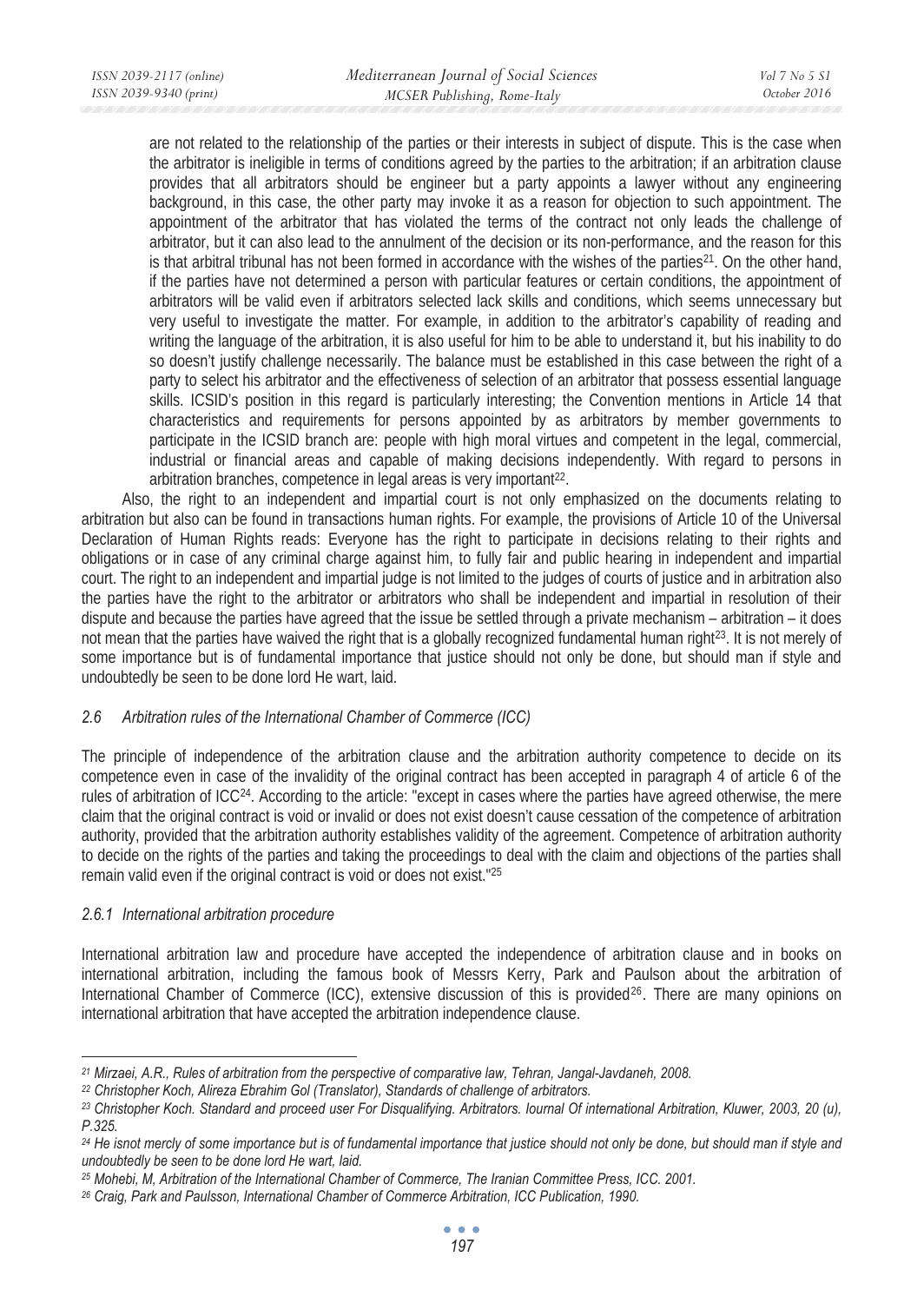### *2.6.2 Early withdrawal and failing to render timely decision*

As soon as someone accepts arbitration in the dispute, an implicit commitment is created that arbitration proceedings shall be held until a decision is rendered in a fair way. If the arbitration is not completed by that person, or if the latter fails to participate in the meetings of the board of arbitrators, or if the latter withdraws from his position before the completion of arbitration or of he refuses to participate in arbitration hearings, it shall not only constitutes a breach of a contractual obligation by him, but also as a judicial practice, it may certainly not be considered eligible for arbitration immunity; such act is tantamount to a refusal to enforce the right, as a result of which the parties are deprived of the possibility to protest the decision<sup>27</sup>. From view of the courts, this is among quarantees that justify judicial and arbitral immunity; therefore, if the arbitrator fails to justify his acts by logical reasons, he shall be held responsible for damages caused by his misconduct because otherwise any arbitrator – especially one appointed by the parties – could obstruct the continuation of hearing easily and as soon as he feels that the outcome of proceeding would not be in favor of his favorite party. In this case, arbitrator shall be liable, who did not intend to continue arbitration process and other participating arbitrators in arbitration board will be held liable only if they have failed to appoint an arbitrator in place of the refusing arbitrator. The arbitrator in the role of a decision maker is obliged to perform his duties timely. This duty is well known in state s and federal laws and regulations of arbitration organizations and legislation relating to the professional liability of arbitrators is specified in them. The said laws, however, are silent about the results of non-fulfillment of this duty and only in some of the decision issued by the court, reference is made to this specific issue<sup>28</sup>.

### *2.7 Extension of arbitral immunity to organizations and institutions*

In the same way that judicial immunity is not limited to judge, and extends to the people and institutions involved in the legal dispute, the question of whether immunity of arbitrators extends to enforcement agencies or those engaged in arbitration has been discussed in several cases in the United States. Among the measures that may lead to the potential liability of these institutions is refusal of examining cases related to appointment and challenge of arbitrators or choosing a venue for arbitration. The aggrieved party's motives for prosecuting these organizations (whether or not associated with a lawsuit against the arbitrator) can be derived from two causes; either the arbitrator lacks sufficient ability to pay all damages in the event that the court be held liable for losses incurred or his lack of responsibility is established, he shall basically have no obligation to repair the damage, but, unlike the arbitrators, these organizations are at risk and hold more responsibility, because of the exorbitant fees that they receive and the fact that they enjoy wider financial resources and in addition, in the case of having insurance coverage, they provide broader coverage for losses<sup>29</sup>.

### **3. Results**

The purpose of ADR, according to the rules of dispute settlement of the ICC is to facilitate reconciliation and by negotiation with the help of an independent person. The common method is mediation in accordance with the rules of ADR but the provisions include the best efforts as well. Also, the evaluation by impartial assessor and various combinations of these and other methods are used. With this approach, ICC Attempt to establish "International Chamber of Commerce arbitral tribunal" in 1923 and it also developed arbitration rules. And thus was born in the same year the arbitration chamber<sup>30</sup> and according to the original essence of amicable ways to resolve disputes, it was concluded that "natural justice" to resolve disputes and international commercial disputes is indeed, the arbitration procedure, and preparation of the document of "Arbitration Agreement", which is traditionally a feature of the Chamber of Commerce arbitration system and its history goes back to the traditional practice of French Law, in which initiation of arbitration requires ratification of the original arbitration agreement<sup>31</sup>. Overall, in the case arbitrations, when the determination of arbitrators by the parties is impossible, because they cannot reach the necessary agreement or because one of the parties involved in the obstruction of appointment of arbitrators, when the parties cannot reach an agreement on various issues, existence of alternative mechanisms is vital and will ensure the parties that despite the lack of cooperation of a

*<sup>27</sup>* . *Lee C. Buchheit, How to Negotiate Eurocurrency Loan Agreements,* 2*d ed* .

*<sup>28</sup> Mirzaei, A.R., Rules of arbitration from the perspective of comparative law, Tehran, Jangal-Javdaneh, 2008.* 

*<sup>29</sup> QAhraei, M.J., Paper titled Challenge and disqualification of judges in international commercial arbitration, Journal of Law, no. 22, 1990.* 

*<sup>30</sup> Mohebi, M, Arbitration of the International Chamber of Commerce, The Iranian Committee Press, ICC. 2001.* 

*<sup>31</sup> Calvo Goller,Karin,2012, "The 2012 ICC Rules of Arbitration –An Accelerated Procedure and Substantial Changes", Journal of International Arbitration 29,no.3, p. 323-344.*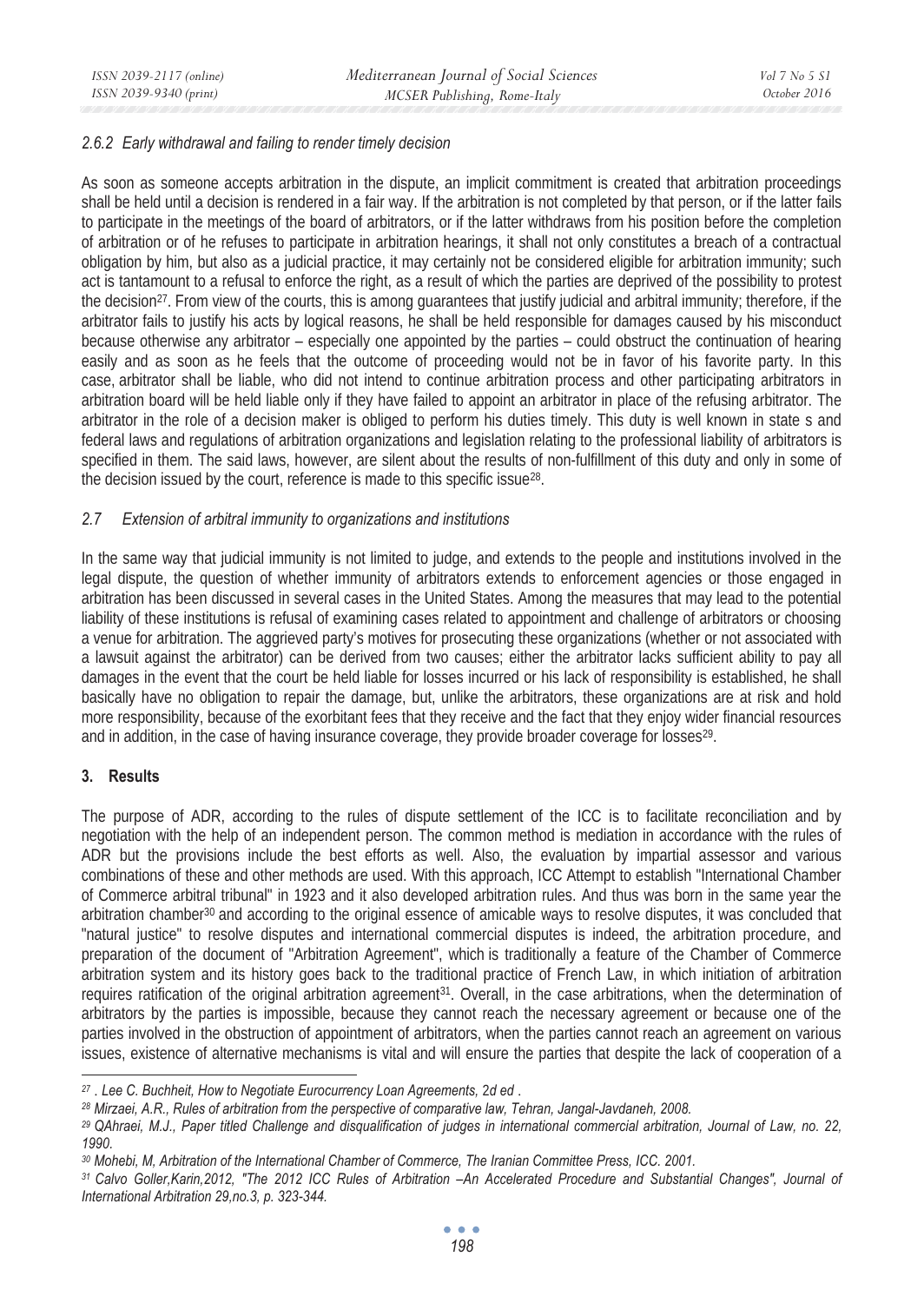| ISSN 2039-2117 (online) | Mediterranean Journal of Social Sciences | Vol 7 No 5 S1 |
|-------------------------|------------------------------------------|---------------|
| ISSN 2039-9340 (print)  | MCSER Publishing, Rome-Italy             | October 2016  |

party<sup>32</sup>, arbitration can be formed and appointing authorities play an important role in this regard<sup>33</sup>. Overall, in the case arbitrations, intervention of appointing authority or the court in the arbitration has a supportive role34. Also, all points noted primarily for arbitration agreements should be included in every arbitration agreements, there is the possibility that in certain cases, certain conditions to be included in agreements<sup>35</sup>.

### **4. Procedures and Mechanisms for Challenge of Arbitrator**

Now the turn comes to determining of the mechanism the challenge of an arbitrator. In institutional arbitration, rules of arbitration will be included in organization's procedure for challenge. In the case arbitration, the parties may agree on a set of rules such as the UNCITRAL rules of arbitration that include mechanism for the challenge of arbitrator. However, if they are not agreed on such rules, or an arbitrator is not willing to withdraw from the tribunal after the challenge, the resulting impasse may be resolved by the courts of the seat of arbitration. British courts use two criteria to assess the impartiality. The first is criterion of "actual bias". It is difficult to prove actual bias and it isn't invoked in practice. Another criterion is "apparent bias". Also, if facts or circumstances of the case are in such a way that there is justified doubt about the impartiality of the arbitrator or judge, there is an apparent bias. This criterion is formulated within the framework of a "serious threat of bias". If a lawyer has released his opinion that some political event can never be considered as "force majeure", he may be biased in arbitration in establishing whether a particular event in the dispute pending before the tribunal can be considered as force majeure36.

### *4.1 Initiation of challenge*

1. Notice: Exchange of information

However, the party intends to challenge the arbitrator must notify the same to all parties concerned. Challenge request must be in writing and shall include the facts and circumstances on which it relies (2-11 rules of UNCITRAL). Many rules provide that if all parties agree to the challenge, challenged arbitrator should resign. Under those conditions, resignation shall not constitute acceptance of the grounds of challenge. However, due to loss of confidence of the parties, the arbitrator can no longer operate in this position (Article 38 of rules of arbitration; AAA). For arbitration institution to be able to make a decision on the challenge, it must be aware of the views of all parties.

2. Time limits

Many institutional rules as well as UNCITRAL arbitration rules provide that request for challenge should be submitted within a specified time of the appointment of the arbitrator or within a certain period after the notice of the cause of challenge. In most cases, this is 15 days after the appointment of arbitrator or knowledge of the cause of challenge. The rules of arbitration have appointed a 30-day deadline. Also, most of the rules provide that each party may raise the challenge of arbitrator for reasons found after his appointment only reason (Article 18 of rules of arbitration of (AAA) on disputes arising from investment under the ICSID Convention, Convention, ICSID rules of arbitration does not refer to a deadline, but provides that a challenge request must be raised immediately and in any case before the end of proceedings (Article 19 of rules of ICSID).

3. The time of challenge and shift of the burden of proof The burden of proving that there are facts that create sufficient doubts about the independence or impartiality of the arbitrator is on the party that has raised challenge. However, extend of legitimate doubts about the independence of the arbitrator varies depending on how arbitration process has progressed. Appointing authorities apply lower standards probably when deciding whether to accept a challenge of an arbitrator if the objection or challenge is raised before any significant progress in the arbitration. Arbitration institutions pursue two main objectives: as the appointing authority, they try to form the best possible court for processing of the differences of parties. In this stage of the arbitration, though the focus of the tribunal at establishment and

*<sup>32</sup> DM Liu, J.; A Mistlis, L.; M Carol, S. (2012); Comparative international commercial arbitration (trans. M. Habibi Mohandeh, 1st ed.), Qom: Mofid University, p. 254.* 

*<sup>33</sup> Olumi Yazdi, H.R.; Azadi, Y., Arbitral award and its role in international commercial arbitration, private law researches journal, 3(11) 121-148, summer 2015.* 

*<sup>34</sup> Mafi, H.; Parsafar, J. (2012), "the involvement of the courts in the arbitral proceedings in Iranian law", Journal of ludicial legal opinions, 17(57) 105-130.* 

*<sup>35</sup> Moezy Amir, A. (2013), International commercial arbitration (1st ed.), Tehran, Dadgostar, p. 193. 36 Koch, Ebrahim Gol, 170, 2007.*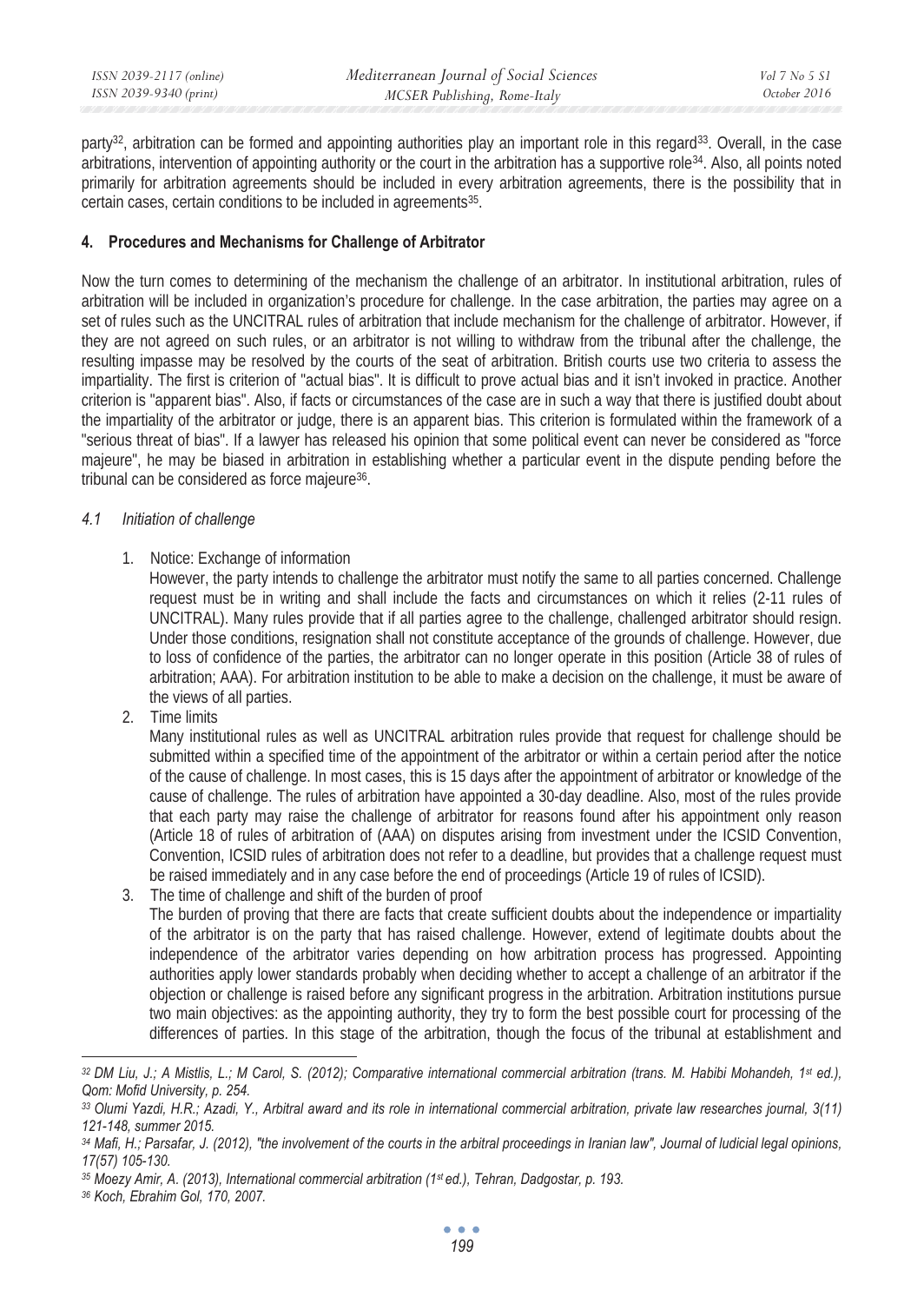hearing is on avoiding the disruption and disorder in the process of arbitration. As for challenge, this means that possibly the burden of proof of challenge requires a higher standard proportional to progress of arbitration. This fact is reflected in one of the UNCITRAL judgments on the challenge of arbitrator where the appointing authorities appointed by the Secretary-General appointed by the international arbitral tribunal stated: The next issue is related to the time of challenge of an arbitrator. Whether or not the standard of neutral handling variable depending on time of proceeding? In theory, the standard that is applied to impartially and the reason that it is necessary to prove its absence should not vary subject to its being raised at the beginning or end of an investigation.

4. The competence of challenge of arbitrator

Since the institutional decisions about the challenge are rather in administrative than judicial nature, challenge proceedings are not contentious. This means that although the challenged arbitrator and other persons involved in the arbitration will have the opportunity to comment on the challenge, neither the arbitrator nor the party that has raised the challenge attend the institution to defend their position. Accordingly paragraph 5 of Article 24 of the 1996 British Arbitration Law accepts possibility of appeal by arbitrator and hearing his counterclaim in the tribunal.

## *4.2 Causes of challenge:*

The causes of challenge are grounds based on which the arbitrator can be challenged. In other words, it causes are such situations the existence of one or more of them allows parties to arbitration to challenge the arbitrator. Similarly, challenge can be divided to direct or indirect types. However, challenge stricto sensu is direct challenge or pre-award challenge while indirect challenge that refers to the act of awarding of the arbitrator related to causes that entitle to one or more of the parties to the arbitration to challenge the arbitrator, which may be based on any of the principles mentioned in the previous section, and given the basis of the right to challenge, such grounds are vast and varied and numerous, some of which certainly would lead to success of challenge and arbitrator's removal while others do not have such an effect.

1. Direct causes of challenge:

Among all the rules of arbitration, UNCITRAL Model Law is of particular importance and paragraph 2 UNCITRAL Model Law on international commercial arbitration provides: Arbitrator can be challenged only if the circumstances lead to justifiable doubts about the impartiality and independence of the latter or he possesses attributes not agreed by the parties!

It can be inferred from above provision that justified doubts about the impartiality and independence of arbitrator which are based on the circumstances, that is, the objective facts that cause subject doubts, and the absence of a mutually agreed terms and descriptions are grounds for challenge37. Paragraph 1 of Article 12 of the law of international commercial arbitration of Iran, which is derived from the UNCITRAL Model Law, provides the grounds set in the model law as grounds for challenge and any no difference between the two is observed in this respect. Also, in ICC arbitration system, Article 11 of the new rules stipulates that the challenge of arbitrator, whether because of lack of independence or competence, can explain by a written report the facts and circumstances that are the basis for challenge to the Secretariat. In comparison of the above provisions, it should be noted that the conditions in independence has been recognized as a basis for challenge if they lead to justified doubts. In addition to the lack of independence and impartiality, the UNCITRAL Model Law provides that if the arbitrator lacks qualifications and conditions intended by the parties to arbitration, which are expressed in the arbitration agreement or in another way, challenge will be possible. In this respect, international commercial arbitration law is like the UNCITRAL Model Law. UNCITRAL Model Law and the Law on international commercial arbitration has used the best working for the challenge, because in these two laws, the necessity of independence and impartiality, and agreed attributes have received particular attention and freedom of arbitration agreement is valued as the major trend in international commercial arbitration. ICSID system has expressed challenge of arbitrator in specific terms.

2. Procedure of institutional challenge:

Arbitration organizations have in their arbitration rules some challenge regulations specific to their own and these regulations apply in an arbitration if not inconsistent with the law applicable to the arbitration law or the law of the seat of arbitration. In the laws of different countries, decision on the challenge may be within jurisdiction of the courts only. The challenge of arbitrator procedure, organization has no application in such

*<sup>37</sup> UNCITRAL Model Law on International Commercial Arbitration, audio magazine 4 of documents*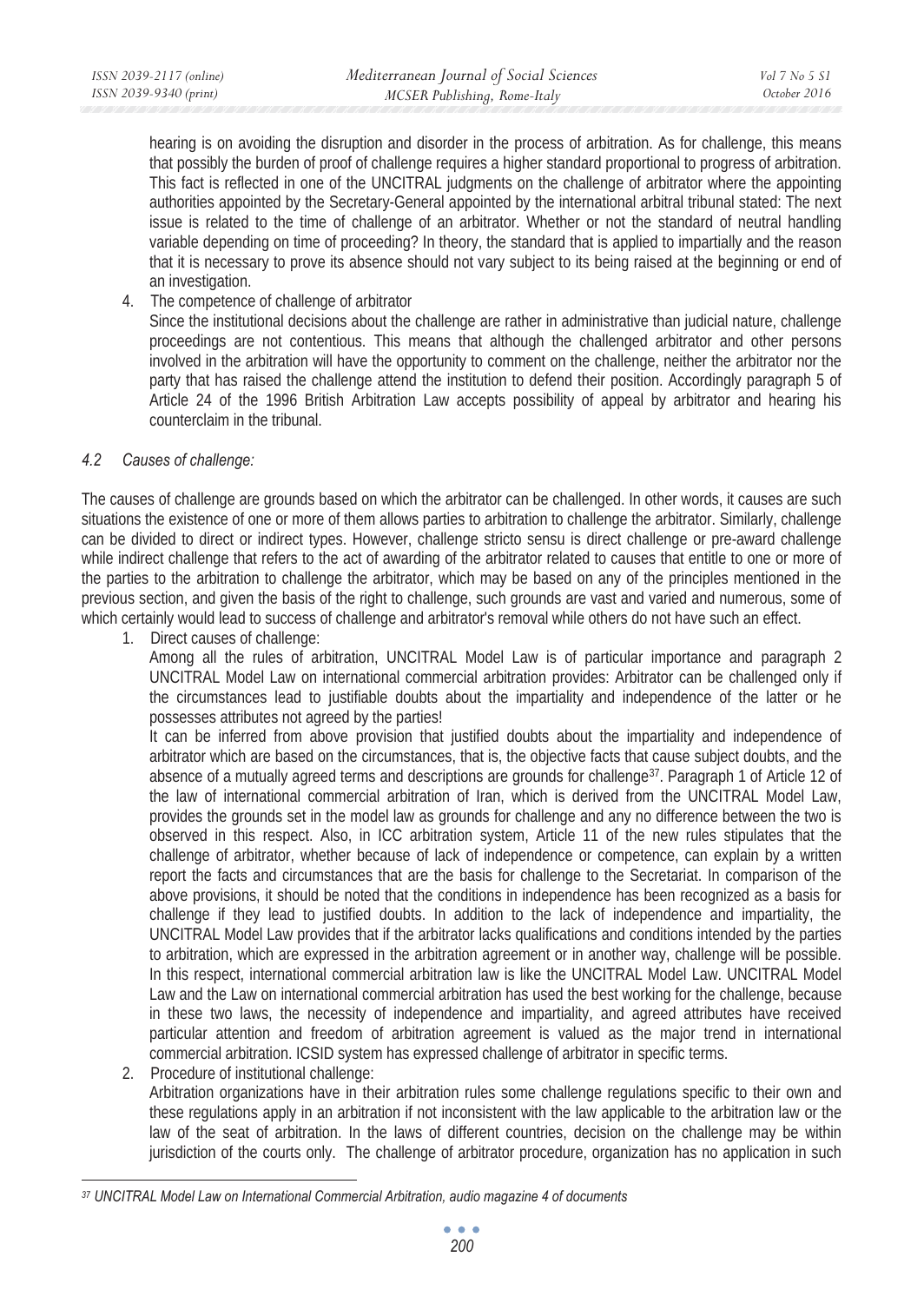country or a decision on the challenge within jurisdiction of arbitration organization; in these countries, the arbitration organization decides on challenge without the intervention of a court or conclusion about the challenge may be made by the arbitration organization but there may be appeals to be made against such decision in national courts.

As mentioned, in the formalities of challenge of arbitrator, the parties' agreement has essential role and although normally the parties make no agreement directly in this regard, due to choice of certain institutional arbitration rules, this procedure might have been specified indirectly. The common practice in institutional arbitration rules is that the bill or request for challenge in which the reasons are mentioned is sent to the organization and that organization obtains the opinion of other party and the relevant arbitrator or arbitration tribunal in this regard. The rules of arbitration vary as to what is the first destination of the bill or request, but generally they provide that the request must be in writing and the reasons and circumstances of challenge shall be indicated and it must be sent to all the other parties and arbitration institution<sup>38</sup>. At the arbitration, if the person making decision on the challenge deems challenge to be valid, arbitrator will be removed, otherwise, the challenge will be rejected. Law on arbitration will determine if this is final or objectionable. The right to object the competence of arbitrator and the right to challenge him may not be exempt from statute of limitation.

3. The general procedure for challenge:

Practice or standards of challenge will depend on the will and agreements of the parties. The most common form of them are independence and impartiality of the arbitrator, and in the arbitration rules, one or two of them are provided for39. Formalities and procedures of challenge should be sought first in the law on arbitration that is included in the law of place of arbitration. The rules of arbitration may include rules for challenge as well. Typically, these rules acknowledge in the first place terms mutually agreed by the parties for the challenge of arbitrator. In absence of agreement of the parties, rules on how to challenge as established by law must be observed. The arbitration organizations have their own procedures for the challenge of arbitrators who are appointed by or under the supervision of them, which are in some cases not consistent with national laws. Competent authority for dealing with challenge is the arbitrator in the first place; however, it appears that arbitrator who is the challenged is not competent to deal with challenge of himself because he is accused and thus has ceased to be competent to decide his competence. But it should be noted that the arbitration authority has competence to decide his competence as well based on the doctrine of competence of arbitration authority; this rule is based on maximum separation of arbitration authorities from the courts of the country that is the seat of arbitration. In case of the challenge of arbitrator, if the arbitrator resigns, and/or the other party accepts challenge of arbitrator, arbitrator shall be prohibited from making a decision about his eligibility.

Today, many national rules of arbitration are derived from UNCITRAL arbitration law, under this law, challenge takes place on two separate occasions: first, the Court will consider challenge of arbitrator and if the challenge is dismissed, in second place, the challenging party shall be able within 30 days after receiving the dismissal to refer to a national court or any authority designated under national arbitration law for the decision on the challenge.

## *4.3 Challenge and removal of arbitrator:*

After decision is rendered, or arbitration mission ends actually, instead of challenge of the arbitrator, object to decision and request for overturning of decision should be used and as procedures of court have provided for challenge of the judge, if the parties to arbitration consider the conditions that have been set for the arbitrator or his impartiality and independence as dubious or invalid, the arbitration procedures have also provided for ways for challenge or objection of the nature of the arbitrator and to remove him and replace him. Also, each of the parties under certain circumstances has the right to request removal of arbitrator and his replacement, if the arbitrator fails to perform its duties properly or be barred from doing it or fails in doing it and have undue delay or show that from a certain point of view he is not able to take care of the arbitration.

*<sup>38</sup> Article 11(2) of the ICC Arbitration Rules, Article 2 (8) of the rules of the US Association. In UNCITRAL arbitration rules, Article 11(1) &*  (2), requests should be sent directly to the parties and all members of the arbitral tribunal.<br><sup>39</sup> Swiss International Arbitration Act, Article 180 refers only to the lack of autonomy of arbitrator. Although it is said th

*arbitrator can be challenged for lack of impartiality*.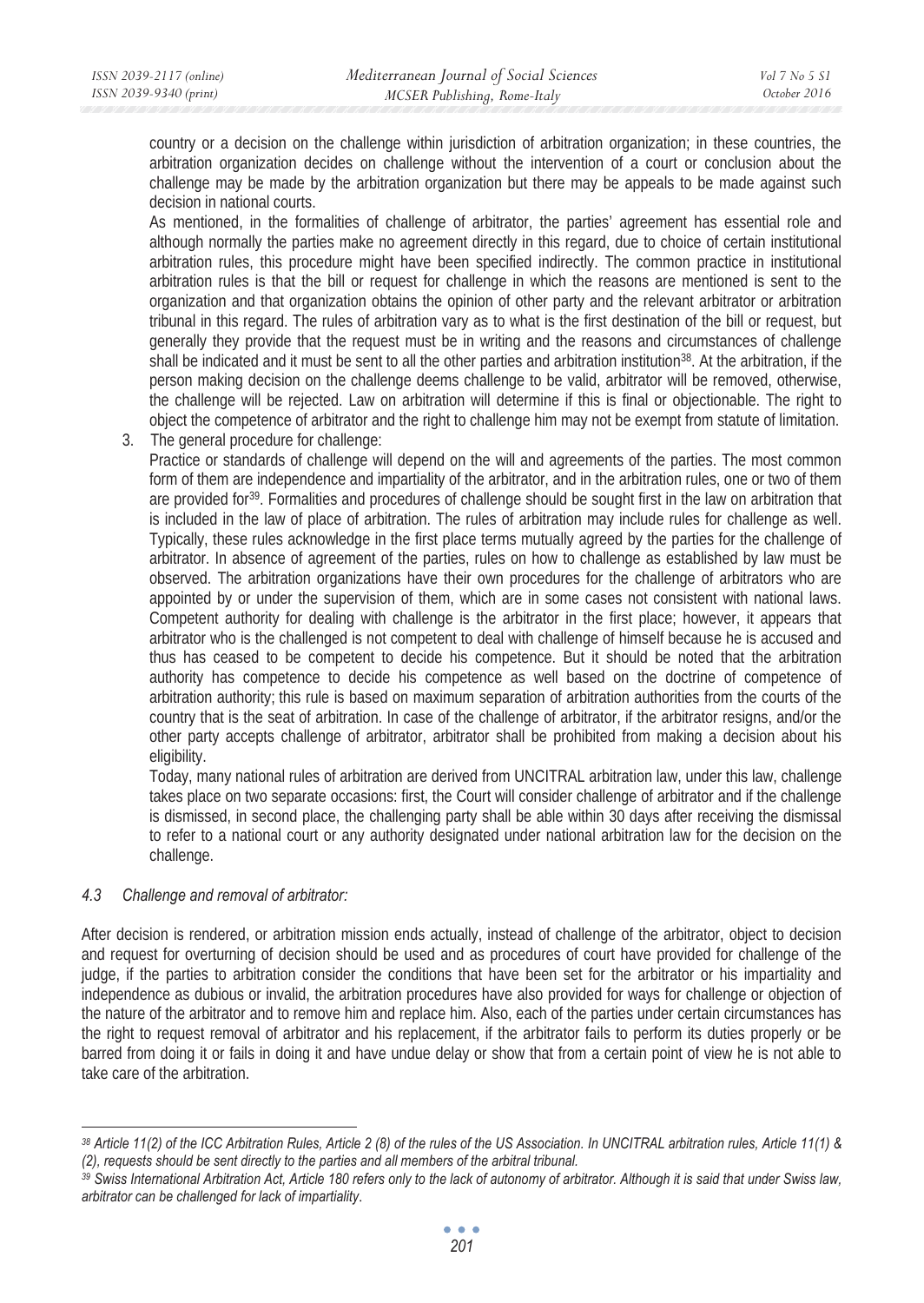#### *4.4 Replacement for the arbitrator:*

If the arbitrator is challenged and the challenge is successful or in the event of voluntary resignation of arbitrator or in other cases where the mission of arbitrator ends before the award, a new arbitrator shall be appointed and replace arbitrator. Typically substitute arbitrator will be appointed by agreement of the parties or by rules or the procedure the former the arbitrator has designated.

#### *4.5 Challenge of arbitrator under Iranian law and international conventions*

As said, the arbitrator fulfills a judicial duty. His mission judgment. That is, the acknowledgment of the validity of the truth of one of the two conflicting claims raised before him; for this reason, arbitral award has been likened to the judicial court's decision. Arbitration is characterized by creation of justice authority, which is characterized by its private nature. The legal system allows arbitrators to fulfill the task that is principally specific to the government, but the government does not interfere in the assignment of this task40.

Under Iranian law and international regulations, no definition of arbitrator is provided41. In Iran's international trade law approved in 1997, Article one on definition of terms used in the law, paragraph D reads: arbitrator is either the sole arbitrator or arbitral board. In the International Chamber of Commerce Arbitration Rules 122, which has been effective since January 1998, no definition of judgment cannot be seen. In chapter seven of the Civil Procedure Code approved by Parliament on 9 April 2000, Articles 454 to 501 cover arbitration. The law makes no explicit reference to technique, independence and impartiality of arbitrator and disclosure of his past, present and future relationships with the parties to arbitration. It should be noted that the legislator in this regard does not use the term "challenge" and instead uses rejection of arbitrator.

Arbitrator, particularly international arbitrator, is exempt from in some respects from the requirements imposed state judges because of independence with respect to any place of arbitration. However, the arbitrator is denied the administrative and judicial measures and needed the latter, and as soon as his authority requires force, he shall ask judicial system for help, and arbitral award lacks any executive authority unless public authorities make it enforceable<sup>42</sup>. If parties to a claim want their differences to be settled by arbitration, and the arbitrator can be of their choice and it is quite obvious that the arbitrator must be able to make parties trust him<sup>43</sup>. He must disclose to parties all such events, conditions and circumstances as may affect his decision.

According to Article 472, after the appointment of arbitrator, the parties have no right to dismiss him, except with mutual consent, according to Article 13, paragraph one, the parties may agree on procedure of challenge of arbitrator; in the absence of such an agreement, the party that has challenged the arbitrator shall within fifteen days from the notification of the arbitration, notify arbitrator of any information of the circumstances referred to in paragraph 1 of Article 13 of the arbitral bill. The arbitrator makes decision on challenge unless the arbitrator resigns with respect to the challenge, or the other party accepts the challenge; also, according to paragraph one of Article 12 of the Arbitration Act, challenge is possible if there are circumstances that led to justifiable doubts about the impartiality and independence, or arbitrator lacks attributes that are agreed. Each party may challenge arbitrator merely by virtue of act of which the latter has been informed after the appointment of arbitrator, and the second paragraph provides that person appointed as arbitrator must disclose any circumstances which cast justified doubt on his impartiality and independence. The arbitrator informs the parties of such a situation without delay after appointment to arbitrator. Basically, the provisions of the UNCITRAL Rules constitute Procedure Iran-United States Claims Arbitral Tribunal. The final provisions of the Iran-United States Claims Tribunal fall within three modes: relevant article is exactly accepting, the latter is adapted, or note(s) is added to it.

According to regulations of Arbitral Tribunal, in case of Iran-United States claims, specific and general challenges are provided for. Specific challenge means that arbitrator is prohibited from arbitration only in specific cases, with such cases being referred to other branches or arbitrators while general challenge is done by the two states. The difference between the two challenges lies in their type and in the general type, the arbitrator is dismissed from his position in the Tribunal. According to Article 12, paragraph 1, of the rules of the Tribunal, when the challenged arbitrator or counterparty

*<sup>40</sup> Dr. Kalantarian, ibid, p. 335* 

<sup>&</sup>lt;sup>41</sup> Jafari Langroodi, M.J., Encyclopedia of Law, Amir Kabir Publishing, Tehran, 1997, Vol. 3, p. 437.<br><sup>42</sup> Fails. Nariman, Reports, in the Arbitral process and the independence of Arbitress, ICC Publication, No 472, June *Islamic Republic of Iran Publications, First Edition, Winter 1995, p. 333.*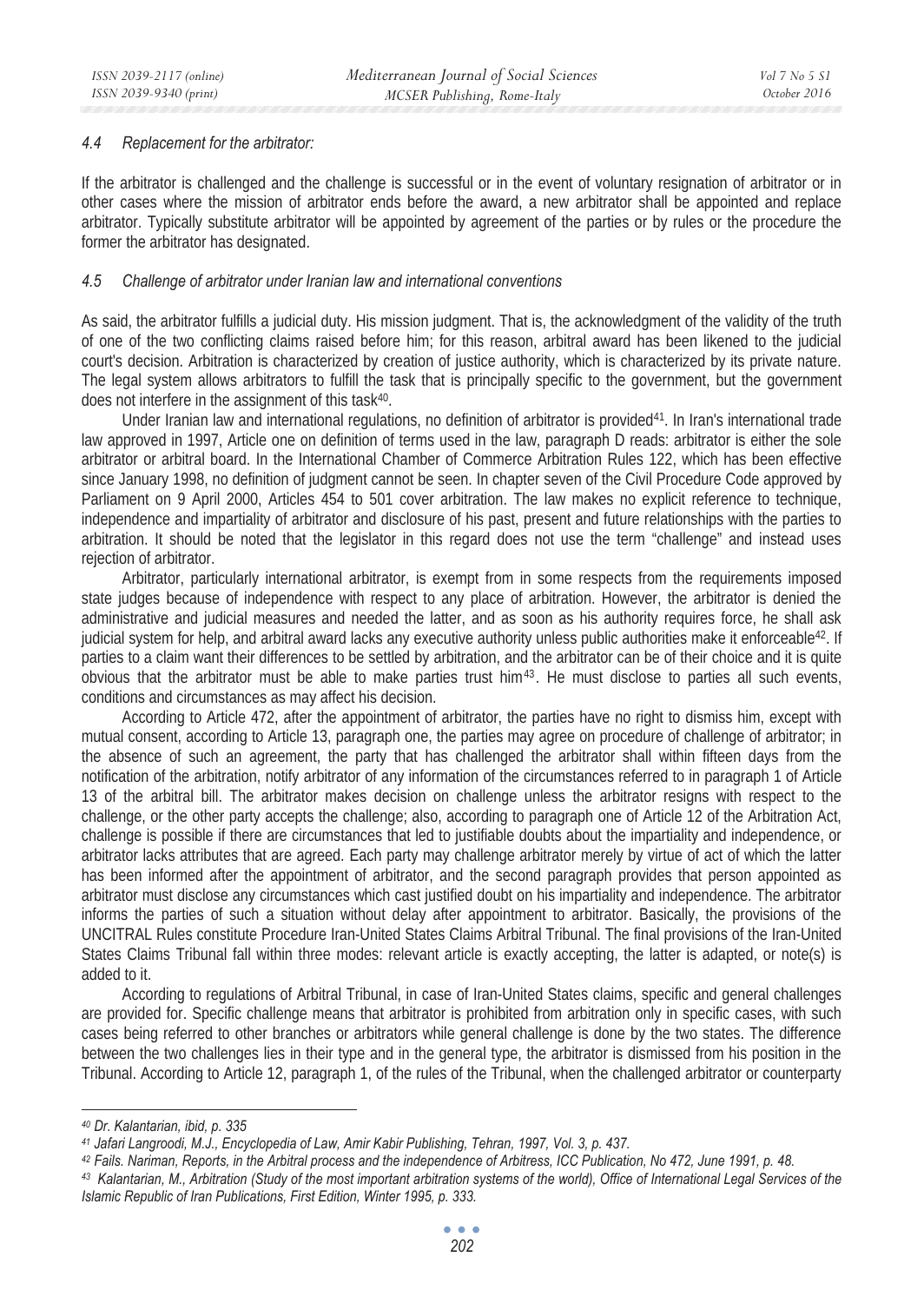is not agreed, the matter shall be referred to appointer for decision<sup>44</sup>.

#### **5. Conclusion**

The parties to arbitration may determine formality of proceedings or assign determination thereof to arbitral board; therefore, the law that arbitral board choose may even be a law other than the law of the place of arbitration, which issue is rather raised in international arbitrations. So what is primarily important is the governing law agreed by the parties, so it doesn't matter where the arbitration is held or its award is given. It should be noted that arbitrator cannot ignore mandatory statue of place of arbitration even when he proceeds with the formalities of arbitration upon will of either party according to the law of a country other than the place of arbitration.

The review and comparison of the rules of Commercial Arbitration, the similarities and differences can be concluded, including Article 12 of the International Commercial Arbitration Act of Iran specifying the grounds for challenge, according to which, circumstances that justified doubts about the independence and impartiality are valid grounds of challenge and factors of capacity, nationality and misconduct are also valid grounds. But in paragraph one of Article of 12 of the UNCITRAL Model Law on Arbitration, merely violation of neutrality and independence are grounds of challenge while each alone is challengeable. The International Commercial Arbitration Act of Iran is preferred over UNCITRAL Model Law on Arbitration.

The Arbitrators Association of America and ICSID Convention have endorsed the importance of arbitrator being competent in the field of trade and industry.

International Commercial Arbitration Act of Iran holds that arbitration is considered international when one of the parties at the time of conclusion of the arbitration agreement is not Iranian national. The provisions of the UNCITRAL constitute the Arbitration Rules of Procedure of Arbitration between Iran and the United States; these regulations also provide that deadline for challenge is 15 days from the date of notification, and if a member resigned his post, it will survive in other cases and if qualification of a member of the branch is contested and the same is confirmed, then the arbitral tribunal will order the case to be transferred to another branch, and if a case is referred to the General Court to hear a case specifically referred to the same, in case of objection to a member and approval of the same, such member shall resign and will be replaced by someone else in his place, and one who shall be appointed as arbitrator may only be removed by resignation or challenge according to regulations governing the Tribunal. In UNCITRAL Model Law and international trade law, a reference is made to the ongoing duty of arbitration to disclose arbitrator's ties and interests with the parties while the Civil Procedure Code of Iran does not mention it. Iran's Procedure Code and International Commercial Arbitration Law consider common nationality as affecting the independence and impartiality; on the contrary, the model law holds that nationality does not affect the impartiality and independence. It should also be noted that decision-making procedures in the challenge are derived from the specific arbitrations and institutions in different forms. Study of Iranian and the Civil Procedure Code and International Convention shows that an arbitration clause is not separated from the main contract, so the arbitral board is unable to establish its own competence and only state courts have such competence. However, according to the doctrine of independence of arbitration clause, the agreement made to refer the dispute to arbitration under an arbitration clause is itself a separate agreement apart from the rest of the parts of the agreement between the parties; so it may still exist even after the termination of such agreement. It two important principles of law are authority of the arbitral board to determine whether an arbitration clause should be independence of the main contract.

## **References**

Jafari Langroodi, M.J., Encyclopedia of Law, Amir Kabir Publishing, Tehran, 1997, Vol. 3.

David, R.; Concept and role of arbitration in international business, translated by Dr. Seyed Hussain Safai, First Edition, 1996.

Sadr, J., Facilities and international organizations, Tehran, Institute of Political Science and party issues, 1971.

Safaei, S.H., a few words about innovation and inadequacy of International Commercial Arbitration Law, Faculty of Law and Political Science Journal, No. 40, Summer 1998, p. 22.

Qahraei, M.J., Paper titled Challenge and disqualification of judges in international commercial arbitration, Journal of Law, no. 22, 1990. Koch, C.; Ali Ebrahim Gol (Translator), Standards of challenge of arbitrators, 2007.

Kalantarian, M., Arbitration (Study of the most important arbitration systems of the world), Office of International Legal Services of the Islamic Republic of Iran Publications, First Edition, Winter 1995, p. 333.

*<sup>44</sup> Charles N. Browor & Jason D. Braeschke, the Iran – United States claims tribunal, nattiness Rijboff publishers, the Haugel/Boston/ London, P. 154.*